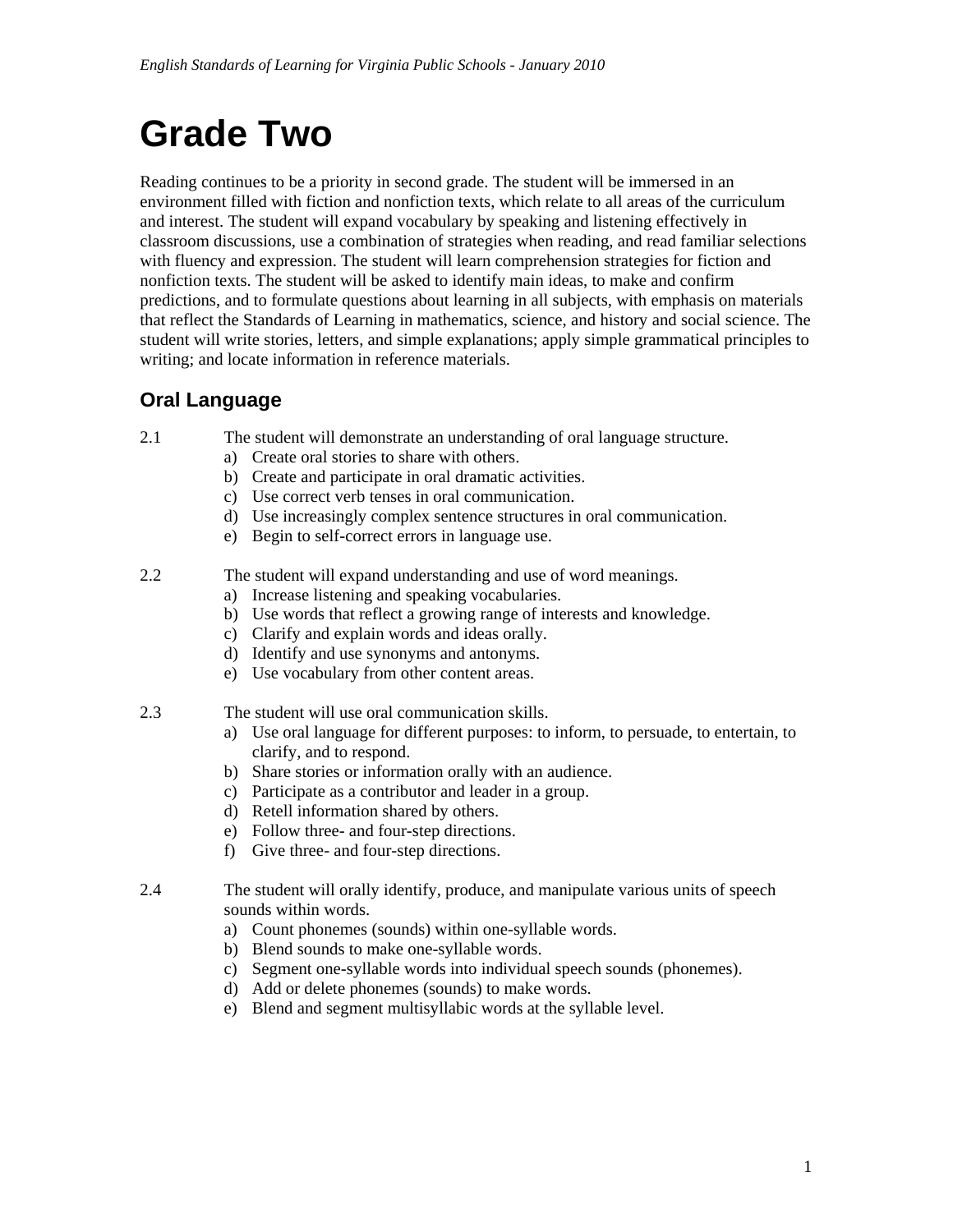## **Reading**

2.5 The student will use phonetic strategies when reading and spelling.

- a) Use knowledge of consonants, consonant blends, and consonant digraphs to decode and spell words.
- b) Use knowledge of short, long, and r-controlled vowel patterns to decode and spell words.
- c) Decode regular multisyllabic words.
- 2.6 The student will use semantic clues and syntax to expand vocabulary when reading.
	- a) Use information in the story to read words.
	- b) Use knowledge of sentence structure.
	- c) Use knowledge of story structure and sequence.
	- d) Reread and self-correct.
- 2.7 The student will expand vocabulary when reading.
	- a) Use knowledge of homophones.
	- b) Use knowledge of prefixes and suffixes.
	- c) Use knowledge of antonyms and synonyms.
	- d) Discuss meanings of words and develop vocabulary by listening and reading a variety of texts.
	- e) Use vocabulary from other content areas.
- 2.8 The student will read and demonstrate comprehension of fictional texts.
	- a) Make and confirm predictions.
	- b) Relate previous experiences to the main idea.
	- c) Ask and answer questions about what is read.
	- d) Locate information to answer questions.
	- e) Describe characters, setting, and important events in fiction and poetry.
	- f) Identify the problem and solution.
	- g) Identify the main idea.
	- h) Summarize stories and events with beginning, middle, and end in the correct sequence.
	- i) Draw conclusions based on the text.
	- j) Read and reread familiar stories, poems, and passages with fluency, accuracy, and meaningful expression.
- 2.9 The student will read and demonstrate comprehension of nonfiction texts.
	- a) Preview the selection using text features.
	- b) Make and confirm predictions about the main idea.
	- c) Use prior and background knowledge as context for new learning.
	- d) Set purpose for reading.
	- e) Ask and answer questions about what is read.
	- f) Locate information to answer questions.
	- g) Identify the main idea.
	- h) Read and reread familiar passages with fluency, accuracy, and meaningful expression.